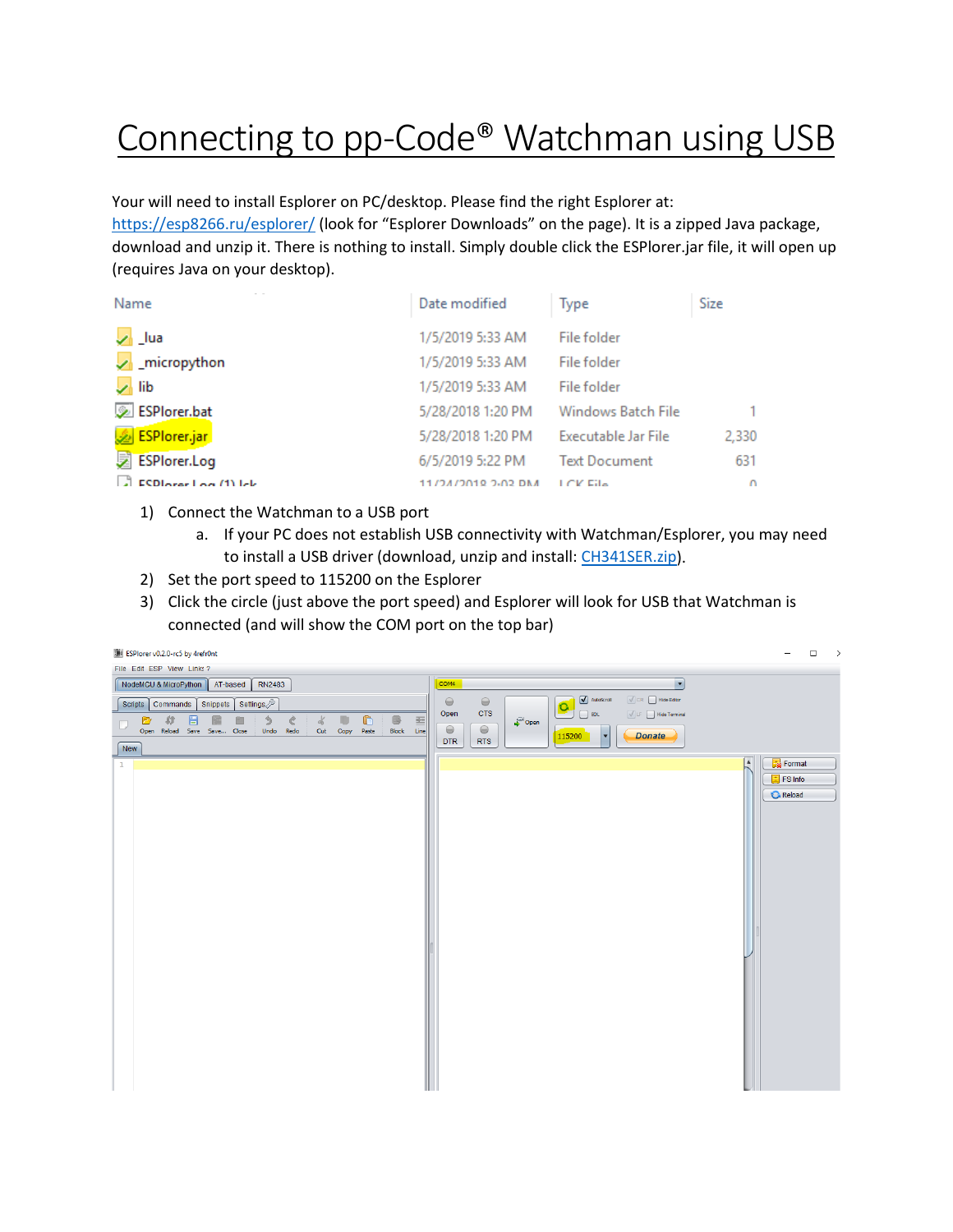4) Click the "Open" to establish the communication with Watchman.



5) Please note, you might have to click "DTR" and then "RTS" (in sequence and possible repeat 2 times) to a successful connection (as indicated by green "Open")



- 6) At this time you are USB-connected to Watchman.
- 7) Using the left window (Script tab) of the Esplorer, you can send commands to Watchman:
	- a. Type in "print(wifi.sta.getconfig())" in the left window and then click on "Send to ESP". Output will be printed on the right window – showing the current WiFi settings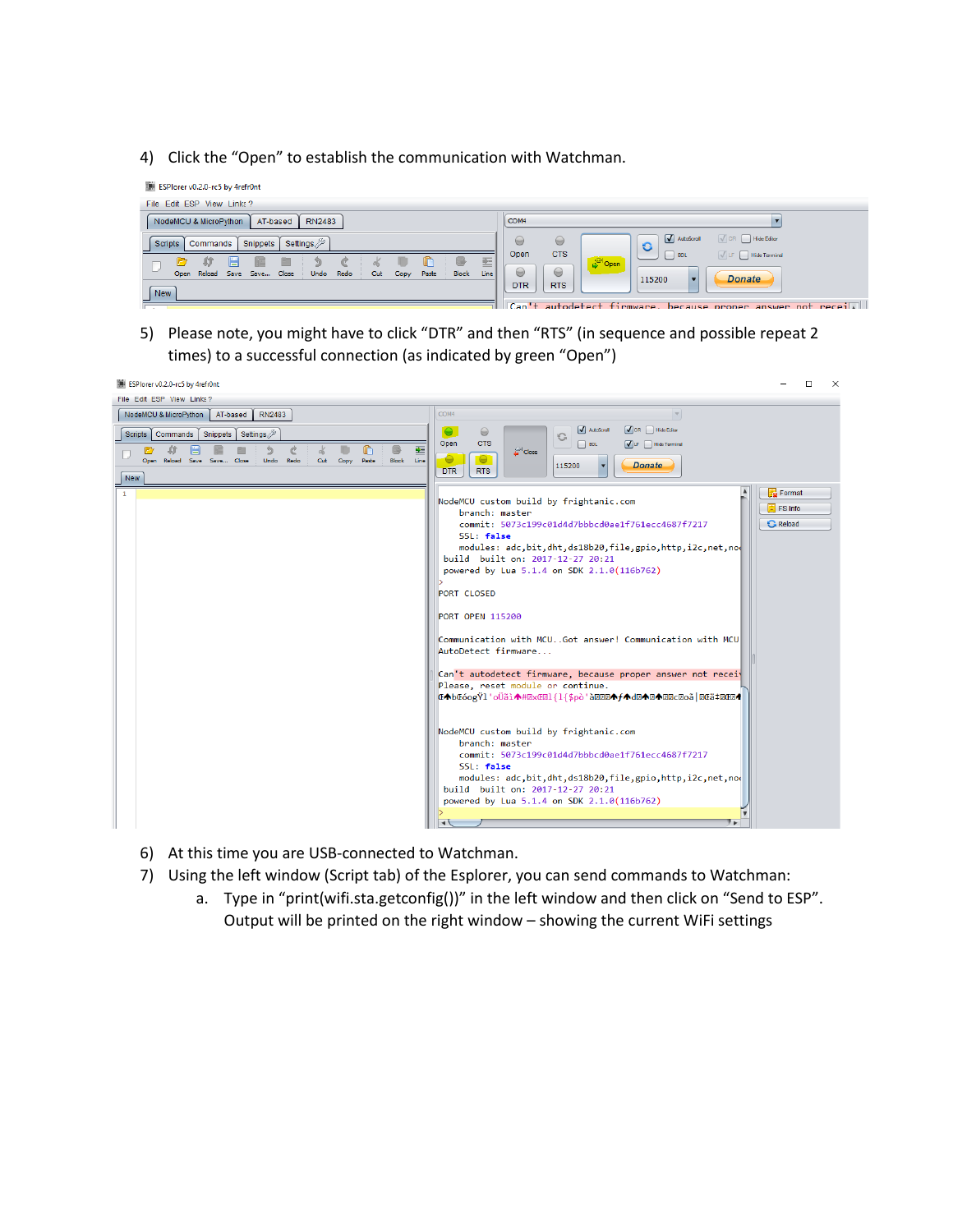ESPlorer v0.2.0-rc5 by 4refr0nt  $\Box$  $\times$ File Edit ESP View Links? NodeMCU & MicroPython AT-based RN2483 COM4  $\mathbf v$  $\bullet$  $\sqrt{C}$  CR  $\sqrt{C}$  Hide Ed AutoScroll Scripts Commands Snippets Settings  $\bigcirc$  $\bigcirc$ Open **CTS**  $\hfill\Box$  <br> EOL  $\sum_{\text{Undo}}$ C D r 氐 <sup>2</sup> Close Copy  $Paste$  $\ominus$  $\Theta$  $_{\text{cut}}$  $\overline{\phantom{a}}$ 115200 **Donate** DTR RTS  $\sqrt{\text{New}}$ **PORT OPEN 115200** Format print(<mark>(wifi.sta.getconfig())</mark>  $F$  FS Info Communication with MCU..Got answer! Communication with MCU AutoDetect firmware... **G** Reload Can't autodetect firmware, because proper answer not receiv Please, reset module or continue. **Œ◆bŒóogŸl'oÜãì↑#ExŒEl{l{\$pò'àEE@◆f◆d@◆E◆E**@Z@aä|EŒä‡EŒ@ NodeMCU custom build by frightanic.com branch: master commit: 5073c199c01d4d7bbbcd0ae1f761ecc4687f7217 SSL: false modules: adc,bit,dht,ds18b20,file,gpio,http,i2c,net,now<br>build built on: 2017-12-27 20:21 powered by Lua 5.1.4 on SDK 2.1.0(116b762) rint(wifi.sta.getconfig())  $99.99.28.10.98.37$ **COMMENT AND PLAN OF BUILDINGS** π.  $\fbox{\parbox{1.5in}{ \emph{dekte all files 0}}} \quad \fbox{\parbox{1.5in}{ {\emph{ResET_1}}}} \quad \fbox{\parbox{1.5in}{ \emph{Compile_2}}} \quad \fbox{\parbox{1.5in}{ \emph{WIF-AP}} } \quad \fbox{\parbox{1.5in}{ \emph{Set}} } \quad \fbox{\parbox{1.5in}{ \emph{Set}} } \quad \fbox{\parbox{1.5in}{ \emph{Set}} } \quad \fbox{\parbox{1.5in}{ \emph{WIF-entIV}} } \quad \fbox{\parbox{1.5in}{ \emph{Recover_1}}} \quad \fbox{\parbox{1.5in}{ \$  $\n **IDLE**\n$ [List file 8] [Restart 9] [HTTP Client 10] [WIFI STA mode 11] [http srvr2 12] [WIFI AP mode 13] [IP and MAC 14] logs display Save&Run Save&Compile | Save&Compile&Run... | Save As init Save&Compile All View on ESP Save&Compile Heap | Chip Info | Chip ID | Flash ID | U Reset Save to ESP | **F** Send to ESP | **C** Run the Upload  $\bullet$  Send =node.heap()

- b. Here are the other commands that use the same way:
	- i. print(Temperature, Humidity)
	- ii. print(wifi.sta.getip(), macID) >>> prints your Watchman's IP and it's ID
	- iii. wifi.sta.config{ssid="Your-WIFI-SSID", pwd="Your-WIFI-Password"} >>> this will configure your Watchman with your WiFi credentials.
	- iv. "node.restart()" >>> restarts your Watchman (recommended after configuring Watchman with your WiFi credentials)
	- v. There are some pre-defined buttons such as "Heap" (shows the current heap size, should be higher than 4000), "Reload" will show files on the system (lcdprint.lc might not be on all systems) and a dropdown with list of few commonly used commands.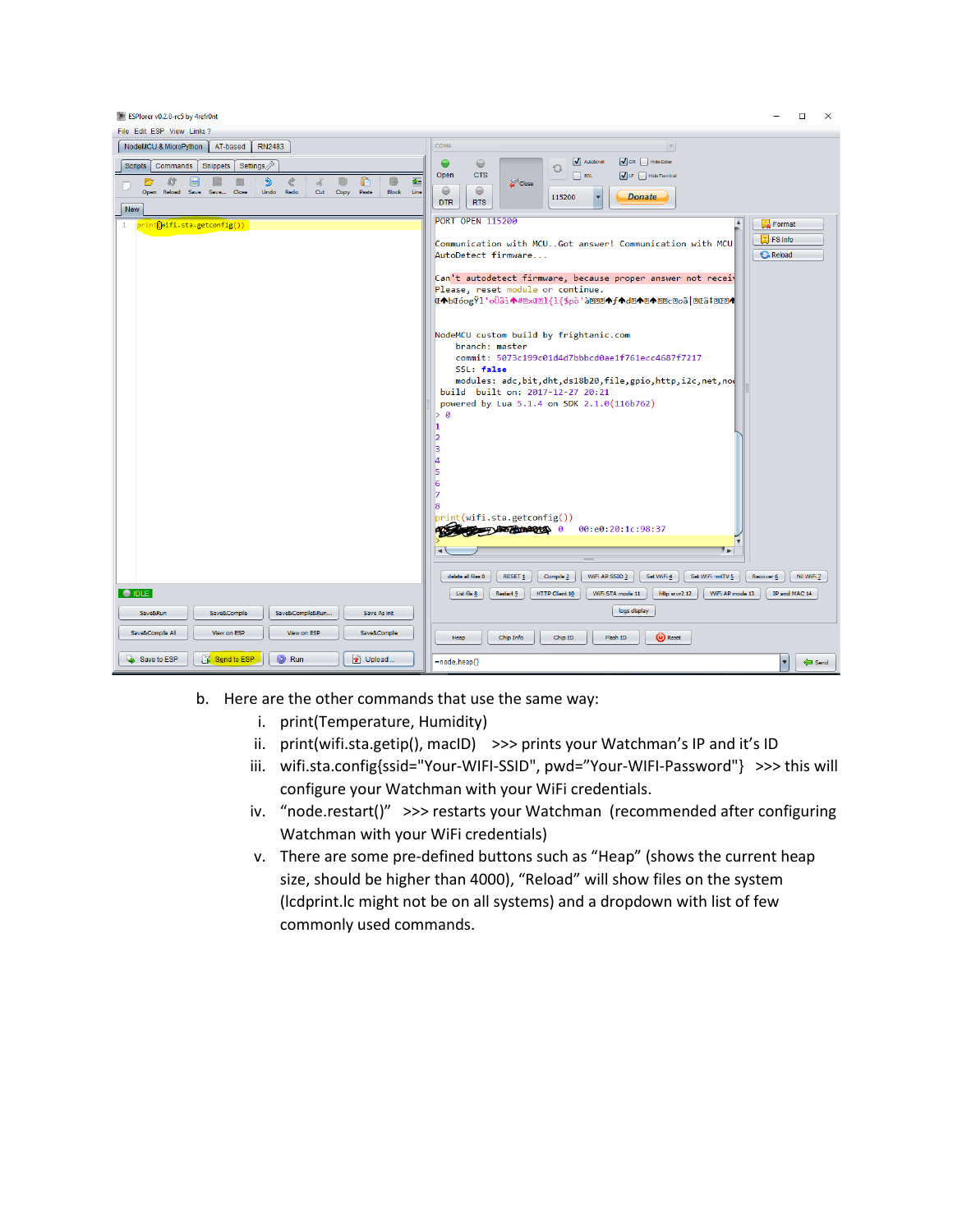

## Performing a Firmware upgrade

- 1. Connect your Watchman to Esplorer using USB port on your laptop/desktop (step 1 through 6 from the section above).
- 2. Copy and paste following code on the left window (Scripts tab) and click "Send to ESP". It will delete all existing files on the unit and restart it:

```
l = file-list();
for k,v in pairs(l) do
  print("name:"..k..", size:"..v)
  file.remove(k)
  print("name:"..k.."removed")
end
```
node.restart()